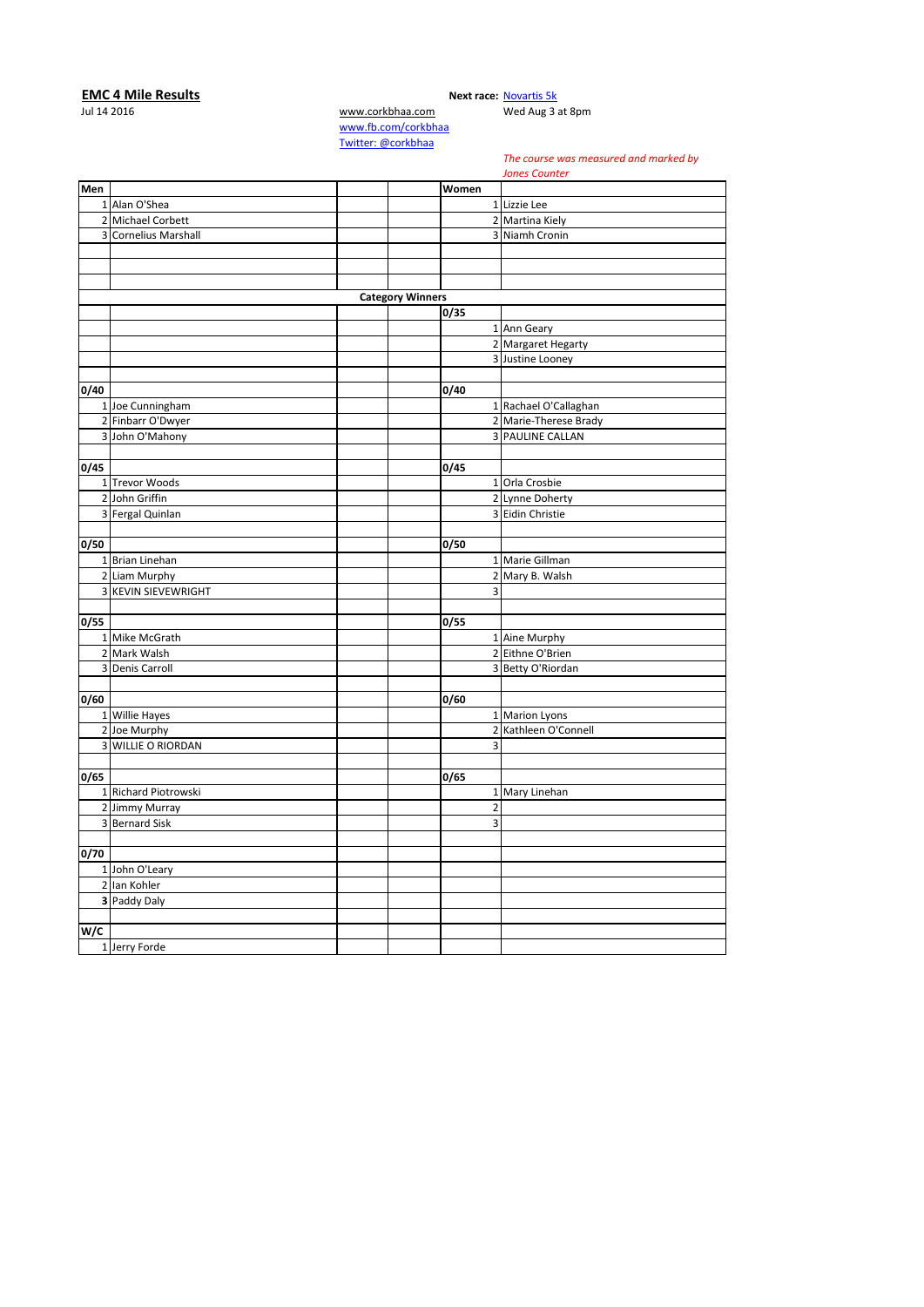|                         | <b>Team Results</b> |        |  |       |                                  |        |  |  |  |
|-------------------------|---------------------|--------|--|-------|----------------------------------|--------|--|--|--|
| Men                     |                     | Points |  | Women |                                  | Points |  |  |  |
| $\overline{\mathsf{A}}$ |                     |        |  | A     |                                  |        |  |  |  |
|                         | 1 EMC               | 52     |  |       | $1$ UCC                          | 217    |  |  |  |
|                         | 2 CPO               | 71     |  |       | 2 Happy Feet                     | 340    |  |  |  |
|                         | 3 Musgrave          | 113    |  |       |                                  |        |  |  |  |
|                         |                     |        |  |       |                                  |        |  |  |  |
|                         |                     |        |  |       |                                  |        |  |  |  |
|                         |                     |        |  |       |                                  |        |  |  |  |
|                         |                     |        |  |       |                                  |        |  |  |  |
|                         |                     |        |  |       |                                  |        |  |  |  |
|                         |                     |        |  |       |                                  |        |  |  |  |
|                         |                     |        |  |       |                                  |        |  |  |  |
|                         |                     |        |  |       |                                  |        |  |  |  |
| B                       |                     |        |  | B     |                                  |        |  |  |  |
|                         | $1$ EMC             | 125    |  |       | $1$ EMC                          | 235    |  |  |  |
|                         | 2 CPI Technology    | 157    |  |       | $2$ HSE                          | 287    |  |  |  |
|                         | 3 UCC               | 189    |  |       |                                  |        |  |  |  |
|                         |                     |        |  |       |                                  |        |  |  |  |
|                         |                     |        |  |       |                                  |        |  |  |  |
|                         |                     |        |  |       |                                  |        |  |  |  |
|                         |                     |        |  |       |                                  |        |  |  |  |
|                         |                     |        |  |       |                                  |        |  |  |  |
|                         |                     |        |  |       |                                  |        |  |  |  |
| $\overline{\mathsf{c}}$ |                     |        |  | C     |                                  |        |  |  |  |
|                         | 1 Apple             | 211    |  |       | 1 EMC                            | 371    |  |  |  |
|                         | 2 EMC               | 212    |  |       | 2 Enterprise System Partners Ltd | 384    |  |  |  |
|                         | 3 Army              | 235    |  |       |                                  |        |  |  |  |
|                         |                     |        |  |       |                                  |        |  |  |  |
|                         |                     |        |  |       |                                  |        |  |  |  |
|                         |                     |        |  |       |                                  |        |  |  |  |
|                         |                     |        |  |       |                                  |        |  |  |  |
|                         |                     |        |  |       |                                  |        |  |  |  |
|                         |                     |        |  |       |                                  |        |  |  |  |
|                         |                     |        |  |       |                                  |        |  |  |  |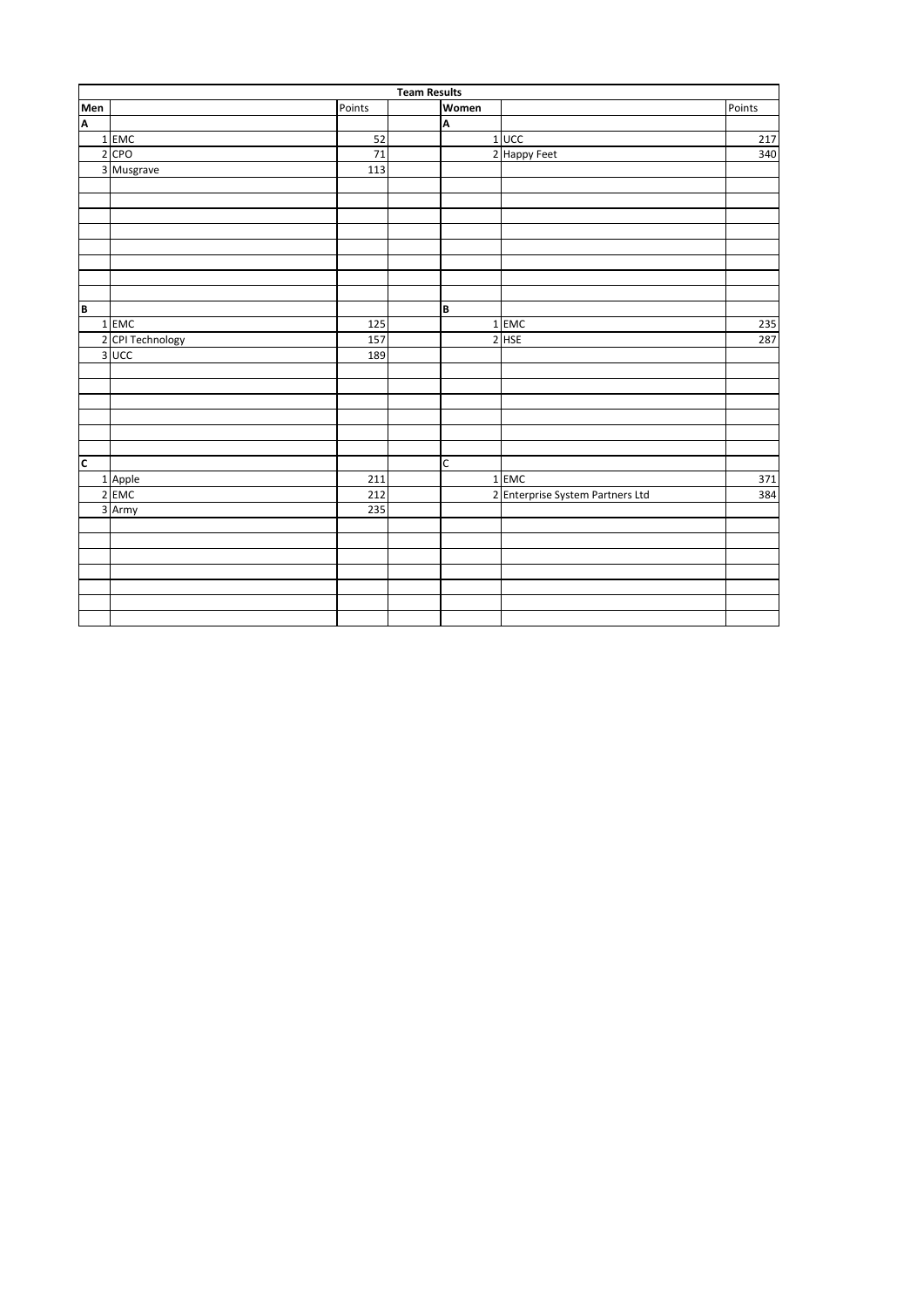| Pos            | Name                      | Cat                | Prize          | <b>Time</b> | Company                      | Team               |
|----------------|---------------------------|--------------------|----------------|-------------|------------------------------|--------------------|
|                | 1 Alan O'Shea             |                    | M1             | 00:20:27    | The Flying Doctor            |                    |
|                | 2 Michael Corbett         | 0/40A              | M <sub>2</sub> | 00:21:26    | Musgrave                     | $M-A-3$            |
| 3              | <b>Cornelius Marshall</b> | 0/40A              | M <sub>3</sub> | 00:21:31    | <b>HSE</b>                   |                    |
|                | 4 Lizzie Lee              | 0/35H              | F1             | 00:21:36    | Apple                        |                    |
|                | 5 Mark Walsh              |                    |                | 00:21:39    | Dept of Ed                   |                    |
|                | 6 Joe Cunningham          | 0/40A              | 0/40A1         | 00:21:41    | Eli Lilly                    |                    |
| $\overline{7}$ | Stephen Young             |                    |                | 00:21:57    | CSO                          |                    |
|                |                           |                    |                |             |                              |                    |
|                | 8 Finbarr O'Dwyer         | 0/40A              | 0/40A2         | 00:22:17    | CPO                          | $M-A-2$            |
|                | 9 Trevor Woods            | 0/45B              | 0/45B1         | 00:22:30    | UCC                          | $M-B-3$            |
|                | 10 John O'Mahony          | 0/40A              | 0/40A3         | 00:22:56    | <b>SR Technics</b>           |                    |
|                | 11 Michael Buckley        |                    |                | 00:23:04    | Joyce Wolfe Physiotherapy    |                    |
|                | 12 Padraig O Dubhgain     |                    |                | 00:23:20    | CPI Technology               | $M-B-2$            |
|                | 13 Martina Kiely          |                    | F <sub>2</sub> | 00:23:29    | Dept of Ed                   |                    |
|                | 14 Tim Clarke             |                    |                | 00:23:31    | Waterstones                  |                    |
|                | 15 Derek O'Keeffe         | 0/40A              |                | 00:23:39    | <b>EMC</b>                   | $M-A-1$            |
|                | 16 Donal Murphy           |                    |                | 00:23:48    | CPO                          | $\overline{M-A-2}$ |
|                | 17 Philip Carey           |                    |                | 00:23:50    | <b>EMC</b>                   | $M-A-1$            |
|                | 18 John Cronin            |                    |                | 00:24:12    | <b>Temp Reg</b>              |                    |
|                | 19 Kieran O'Mahony        |                    |                | 00:24:14    | <b>Temp Reg</b>              |                    |
|                | 20 Stephen Geoghegan      | 0/40A              |                | 00:24:22    | EMC                          | $M-A-1$            |
|                | 21 Brian Linehan          | 0/50C              | 0/50C1         | 00:24:26    | <b>G4S Security</b>          |                    |
|                | 22 Ken O'Mahony           |                    |                | 00:24:34    | Apple                        | $M-C-1$            |
|                | 23 Richard Bourke         |                    |                | 00:24:40    | Musgrave                     | $M-A-3$            |
|                | 24 Vincent O'Sullivan     |                    |                | 00:24:45    | <b>Temp Reg</b>              |                    |
|                | 25 Alan Daly              | 0/40A              |                | 00:24:48    | Daly                         |                    |
|                | 26 Stephen Hurley         |                    |                | 00:24:51    | Goldstar Telecom             |                    |
|                | 27 Dermot Hurley          |                    |                | 00:24:53    | Eli Lilly                    |                    |
|                |                           |                    |                |             |                              |                    |
|                | 28 Sean O' Brien          |                    |                | 00:24:56    | <b>Simply Suits</b>          |                    |
|                | 29 Dara O'Sullivan        |                    |                | 00:25:00    | <b>Temp Reg</b>              |                    |
|                | 30 Stephen Rooney         | $\overline{0}/40A$ |                | 00:25:04    | <b>EMC</b>                   | $M-B-1$            |
|                | 31 Dave Yelverton         |                    |                | 00:25:08    | Goldstar Telecom             |                    |
|                | 32 Tobias Grab            |                    |                | 00:25:10    | Apple                        | $M-C-1$            |
|                | 33 Jordan Beleffi         |                    |                | 00:25:10    | <b>Temp Reg</b>              |                    |
|                | 34 Liam Murphy            | 0/50C              | 0/50C2         | 00:25:11    | <b>Yves Rocher</b>           |                    |
|                | 35 Damien O'Brien         |                    |                | 00:25:14    | <b>Temp Reg</b>              |                    |
|                | 36 Elton Chambers         | 0/40A              |                | 00:25:15    | G.E. Healthcare              |                    |
|                | 37 Kieran Lynch           | 0/40A              |                | 00:25:15    | Ervia                        |                    |
|                | 38 John Griffin           | 0/45B              | 0/45B2         | 00:25:24    | <b>Blarney Woolen Mills</b>  |                    |
|                | 39 Kevin O'Shea           |                    |                | 00:25:25    | <b>Temp Reg</b>              |                    |
|                | 40 Joe Murray             |                    |                | 00:25:26    | Solarwinds                   |                    |
|                | 41 Paul Doyle             | 0/40A              |                | 00:25:30    | Avondhu MF                   |                    |
|                | 42 Donal Hannigan         | 0/40A              |                | 00:25:33    | <b>EMC</b>                   | $M-B-1$            |
| 43             | Niamh Cronin              | 0/401              | F3             | 00:25:33    | Ronan Daly Jermyn Solicitors |                    |
|                | 44 Mike McGrath           | 0/55D              | 0/55D1         | 00:25:37    | <b>CIT</b>                   |                    |
|                |                           |                    |                |             |                              |                    |
|                | 45 KEVIN SIEVEWRIGHT      | 0/50C              | 0/50C3         | 00:25:50    | Statsol                      |                    |
|                | 46 Colin Foley            |                    |                | 00:25:52    | <b>Temp Reg</b>              |                    |
|                | 47 Iain O'Dwyer           |                    |                | 00:25:53    | <b>CPO</b>                   | $M-A-2$            |
|                | 48 John Sheehan           |                    |                | 00:25:54    | <b>Temp Reg</b>              |                    |
|                | 49 Timmy Kelleher         | 0/40A              |                | 00:25:58    | CPO                          |                    |
|                | 50 Mark Walsh             | 0/55D              | 0/55D2         | 00:26:02    | Midleton Town Council        |                    |
|                | 51 Darren Ahern           |                    |                | 00:26:11    | Stryker                      |                    |
|                | 52 Mark Barry             | 0/40A              |                | 00:26:24    | G.E. Healthcare              |                    |
|                | 53 Mark Kelliher          |                    |                | 00:26:26    | <b>EMC</b>                   | M-B-1              |
|                | 54 John Sheppard          |                    |                | 00:26:40    | <b>Temp Reg</b>              |                    |
|                | 55 John Santry            |                    |                | 00:26:42    | EMC                          | $M-C-2$            |
|                | 56 Mike O'Connor          |                    |                | 00:26:44    | <b>Temp Reg</b>              |                    |
|                | 57 Tony Cummins           |                    |                | 00:26:45    | Irish Rail                   |                    |
|                | 58 Richard Piotrowski     | 0/65F              | 0/65F1         | 00:26:48    | The Edge Sports Shop         |                    |
|                | 59 Willie Hayes           | 0/60E              | 0/60E1         | 00:26:51    | An Post/Eir                  |                    |
|                | 60 Robin O'Donoghue       |                    |                | 00:26:56    | <b>Temp Reg</b>              |                    |
|                | 61 Orla Crosbie           | 0/45J              | 0/45J1         | 00:26:59    | <b>HSE</b>                   | $F-B-2$            |
|                | 62 Fergal Quinlan         | 0/45B              | 0/45B3         | 00:27:02    | Carey Tools                  |                    |
|                |                           |                    |                |             |                              |                    |
|                | 63 Martin Daly            | 0/40A              |                | 00:27:05    | <b>EMC</b>                   | $M-C-2$            |
|                | 64 Joe Murphy             | 0/60E              | 0/60E2         | 00:27:06    | <b>Cork County Council</b>   |                    |
|                | 65 Peter Broderick        | 0/45B              |                | 00:27:07    | Army                         | $M-C-3$            |
|                | 66 Ken Ince               |                    |                | 00:27:08    | <b>Temp Reg</b>              |                    |
|                | 67 Dennis Kelleher        |                    |                | 00:27:10    | <b>Temp Reg</b>              |                    |
|                | 68 Martin Lynch           | 0/50C              |                | 00:27:11    | <b>Boston Scientific</b>     |                    |
|                | 69 Cathy Kenneally        |                    |                | 00:27:19    | <b>EMC</b>                   | $F-B-1$            |
|                | 70 Denis Carroll          | 0/55D              | 0/55D3         | 00:27:21    | <b>Blarney Woolen Mills</b>  |                    |
|                | 71 Ollie Murphy           |                    |                | 00:27:24    | CPI Technology               | $M-B-2$            |
|                | 72 Michael Brennan        | 0/45B              |                | 00:27:25    | <b>CIT</b>                   |                    |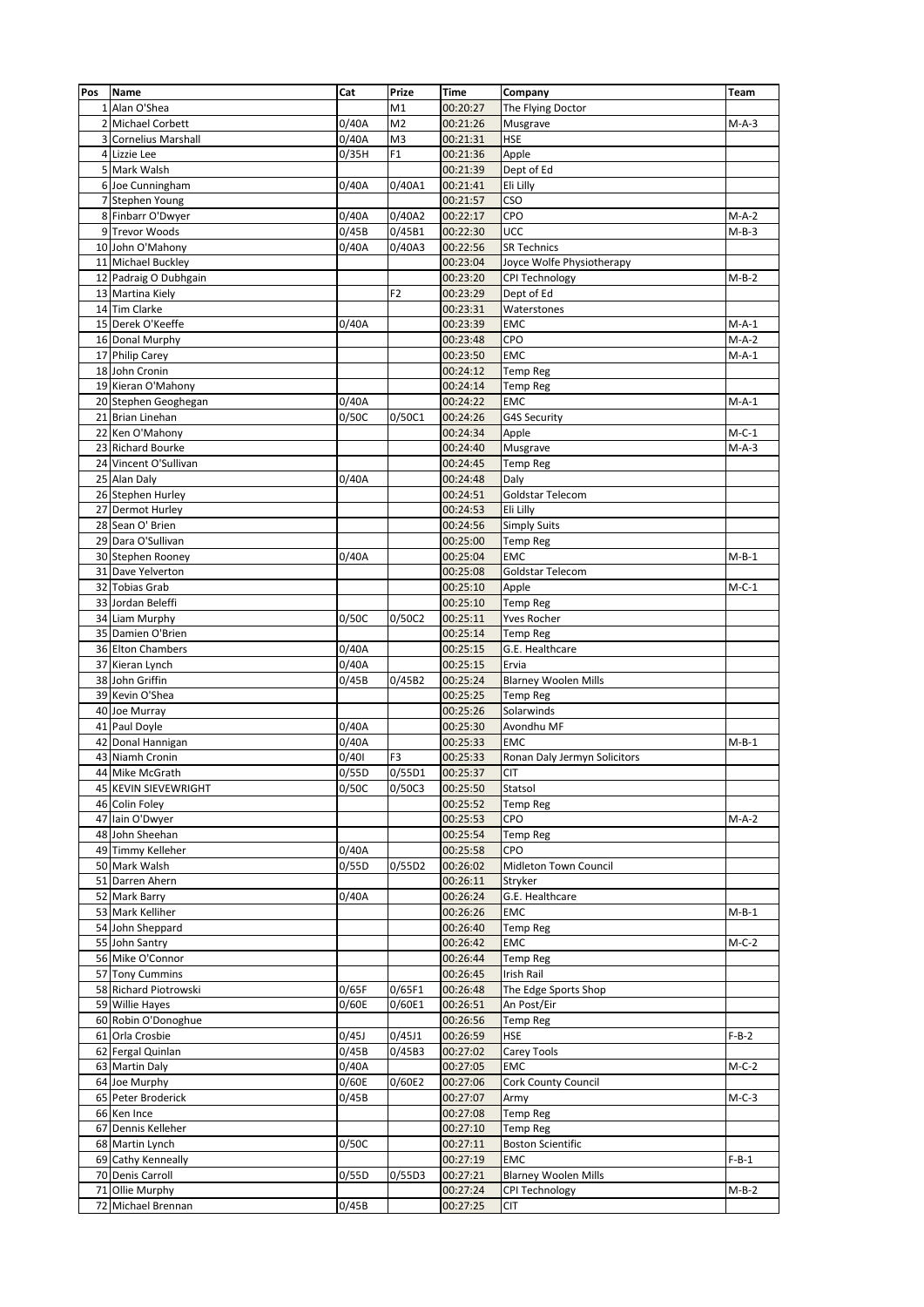| 73 Dermot Gallagher     |       |        | 00:27:26 | Novartis                   |         |
|-------------------------|-------|--------|----------|----------------------------|---------|
| 74 Ronan Healy          |       |        | 00:27:35 | CPI Technology             | $M-B-2$ |
| 75 WILLIE O RIORDAN     | 0/60E | 0/60E3 | 00:27:38 | Army                       | $M-C-3$ |
| 76 Lawrence Kenrick     |       |        | 00:27:40 | John Healy Gates           |         |
| 77 Adam Pasik           |       |        | 00:27:41 | John Healy Gates           |         |
| 78 Clodagh Galvin       |       |        | 00:27:44 | Temp Reg                   |         |
| 79 John Delaney         | 0/50C |        | 00:27:46 | Delaney                    |         |
| 80 Derek Costello       |       |        | 00:27:49 | Novartis                   |         |
| 81 Trevor Collins       | 0/40A |        | 00:27:49 | VMware                     |         |
| 82 Conor O'Sullivan     |       |        | 00:27:53 | Temp Reg                   |         |
| 83 Benjamin Gearey      | 0/45B |        | 00:27:58 | UCC                        | M-B-3   |
| 84 John O'Doherty       | 0/45B |        | 00:27:59 | AIB                        |         |
| 85 Damien O'Riordan     |       |        | 00:28:00 | ADI                        |         |
| 86 Thomas O'Regan       | 0/40A |        | 00:28:00 | Irish Rail                 |         |
| 87 Mark Wallace         |       |        | 00:28:01 | <b>MSD Brinny</b>          |         |
| 88 Charlie Byrd         | 0/50C |        | 00:28:04 | Musgrave                   | $M-A-3$ |
| 89 John O'Mahoney       |       |        | 00:28:06 | VMware                     |         |
| 90 Gerard Geary         |       |        | 00:28:15 | Fota Collection            |         |
| 91 Ann Geary            | 0/35H | 0/35H1 | 00:28:19 | UCC                        | $F-A-1$ |
| 92 Killian Hickey       |       |        | 00:28:25 | Temp Reg                   |         |
| 93 Richard Forrest      | 0/45B |        | 00:28:35 | Cork County Council        |         |
| 94 Fraser MacGilp       | 0/50C |        | 00:28:36 | <b>EMC</b>                 | $M-C-2$ |
| 95 MARTYN UNDERHILL     | 0/45B |        | 00:28:38 | Army                       | $M-C-3$ |
| 96 Ciaran O'Laighin     | 0/40A |        | 00:28:40 | EMC                        |         |
| 97 David O'Riordan      |       |        | 00:28:40 | UCC                        | $M-B-3$ |
| 98 Jerry Mc Carthy      | 0/60E |        | 00:28:49 | Dept of Ed                 |         |
| 99 Francisco Jaen       |       |        | 00:28:49 | Temp Reg                   |         |
| 100 John O'Driscoll     | 0/60E |        | 00:28:50 | FAS                        |         |
| 101 Diarmuid Kenefick   |       |        | 00:28:55 | Stryker                    |         |
| 102 Gary Gibbons        | 0/40A |        | 00:28:56 | EMC                        |         |
| 103 Helen Walsh         |       |        | 00:28:59 | Temp Reg                   |         |
| 104 Paul Dowling        |       |        | 00:28:59 | Temp Reg                   |         |
| 105 Shane McCarthy      |       |        | 00:29:00 | Alcon                      |         |
| 106 Rachael O'Callaghan | 0/401 | 0/4011 | 00:29:04 | Cork Shops                 |         |
| 107 John O'Shaughnessy  | 0/50C |        | 00:29:09 | John Healy Gates           |         |
| 108 Laurence Sexton     | 0/50C |        | 00:29:10 | EMC                        |         |
| 109 Ciaran Healy        |       |        | 00:29:11 | <b>Temp Reg</b>            |         |
| 110 Martin Walsh        |       |        | 00:29:13 | Temp Reg                   |         |
| 111 Liam Aherne         |       |        | 00:29:14 | EMC                        |         |
| 112 Paul Bradley        | 0/45B |        | 00:29:16 | EMC                        |         |
| 113 Pat Murphy          | 0/50C |        | 00:29:28 | Navy                       |         |
| 114 Karena Mccarthy     |       |        | 00:29:28 | Temp Reg                   |         |
| 115 Rosario Molina      |       |        | 00:29:29 | Temp Reg                   |         |
| 116 Mark Healy          |       |        | 00:29:30 | <b>Temp Reg</b>            |         |
| 117 Lynne Doherty       | 0/45J | 0/45J2 | 00:29:31 | Keen on Sport              |         |
| 118 Marie Gillman       | 0/50K | 0/50K1 | 00:29:34 | Merck Millipore            |         |
| 119 Marie-Therese Brady | 0/401 | 0/4012 | 00:29:36 | Pfizer                     |         |
| 120 Martin Neville      | 0/45B |        | 00:29:39 | Yves Rocher                |         |
| 121 PAULINE CALLAN      | 0/401 | 0/4013 | 00:29:40 | Callan Kitchens            |         |
| 122 Tony Dineen         |       |        | 00:29:45 | Temp Reg                   |         |
| 123 Lynda O'Gorman      | 0/401 |        | 00:29:48 | CBC staff                  |         |
| 124 Michael Dooley      | 0/50C |        | 00:29:55 | CPO                        |         |
| 125 Ned Ramsell         | 0/45B |        | 00:30:00 | <b>Flexible Connectors</b> |         |
| 126 Margaret Hegarty    | 0/35H | 0/35H2 | 00:30:02 | UCC                        | $F-A-1$ |
| 127 Sean O'Brien        | 0/50C |        | 00:30:06 | Cork County Council        |         |
| 128 Conor Murphy        |       |        | 00:30:09 | MOB DOORS                  |         |
| 129 Jamie Kent          |       |        | 00:30:26 | John Healy Gates           |         |
| 130 Anthony Mahoney     | 0/40A |        | 00:30:27 | Depuy                      |         |
| 131 Danielle O'Flynn    |       |        | 00:30:29 | Happy Feet                 | $F-A-2$ |
| 132 Colin Murphy        | 0/40A |        | 00:30:32 | Legal IT                   |         |
| 133 Helen O'Callaghan   |       |        | 00:30:34 | Temp Reg                   |         |
| 134 John Mccarthy       |       |        | 00:30:38 | Temp Reg                   |         |
| 135 Dan O'Donovan       |       |        | 00:30:39 | Temp Reg                   |         |
| 136 Lukasz Lowas        |       |        | 00:30:51 | Kuehne & Nagle             |         |
|                         |       |        |          |                            |         |
| 137 Mick Murphy         | 0/50C |        | 00:30:54 | MOB DOORS                  |         |
| 138 Paul Burke          |       |        | 00:30:55 | <b>Temp Reg</b>            |         |
| 139 Brendan Deane       | 0/50C |        | 00:31:04 | CIT                        |         |
| 140 Daniel Oleary       |       |        | 00:31:06 | Temp Reg                   |         |
| 141 Alan Mahy           |       |        | 00:31:10 | Kuehne & Nagle             |         |
| 142 John Kiggins        |       |        | 00:31:13 | <b>EMC</b>                 |         |
| 143 John Hayes          | 0/55D |        | 00:31:14 | FAS                        |         |
| 144 Kevin O'Donovan     |       |        | 00:31:15 | <b>EMC</b>                 |         |
| 145 Paul Healy          | 0/40A |        | 00:31:18 | <b>Simply Suits</b>        |         |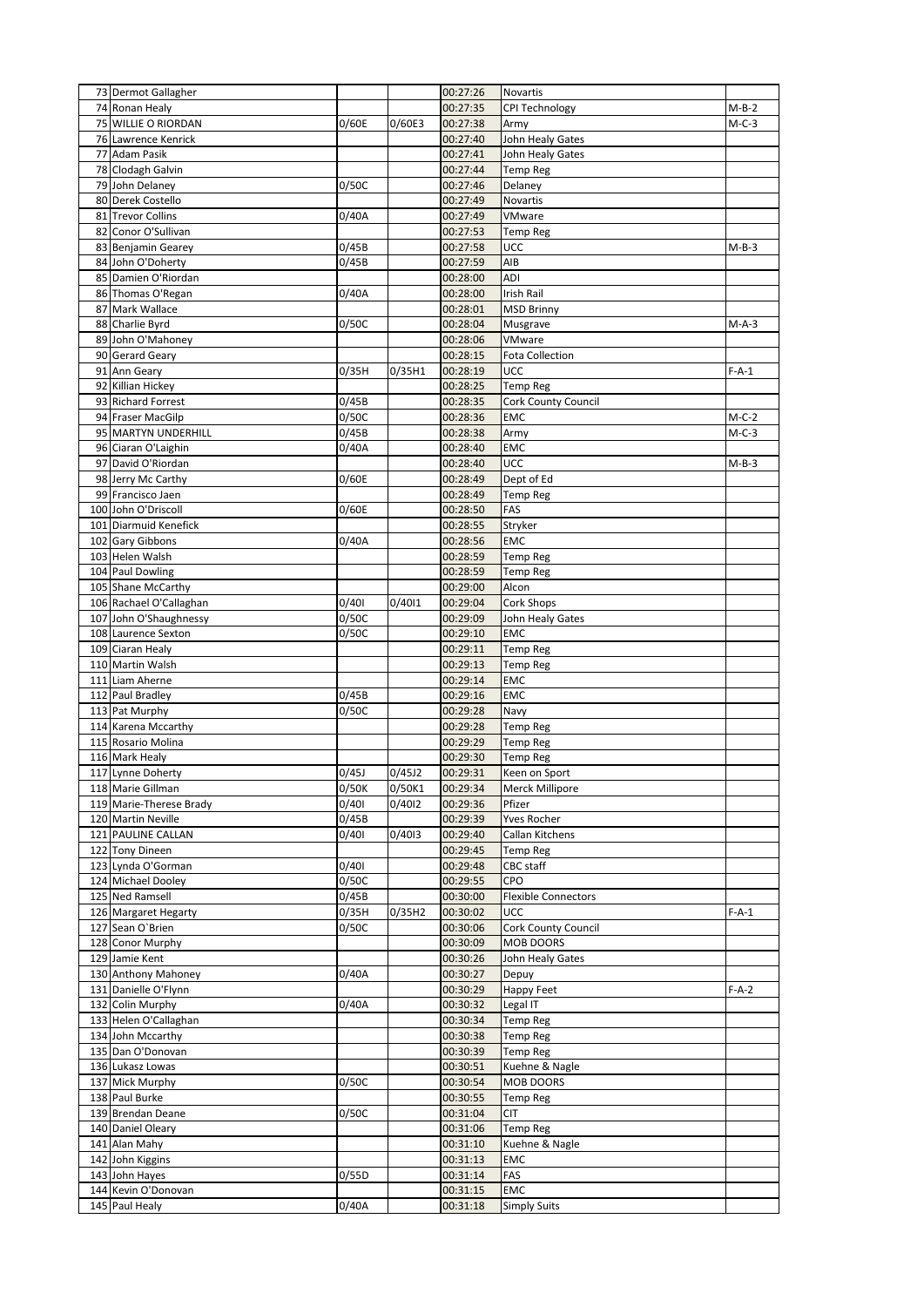| 146 Aine Murphy                      | 0/55L | 0/55L1 | 00:31:20             | UCC                            |         |
|--------------------------------------|-------|--------|----------------------|--------------------------------|---------|
| 147 Catherina Lane                   | 0/401 |        | 00:31:21             | Musgrave                       |         |
| 148 Brendan Tobin                    |       |        | 00:31:24             | <b>Temp Reg</b>                |         |
| 149 Justine Looney                   | 0/35H | 0/35H3 | 00:31:25             | Cork Flower Studio             |         |
| 150 Eidin Christie                   | 0/45J | 0/45J3 | 00:31:29             | <b>DEM Enterprises</b>         |         |
| 151 Gobinat Moynihan                 |       |        | 00:31:30             | Temp Reg                       |         |
| 152 Shelia Moran                     |       |        | 00:31:30             | <b>Temp Reg</b>                |         |
| 153 Paul mansbridge                  | 0/50C |        | 00:31:30             | Alcon                          |         |
| 154 Warren Fleury                    |       |        | 00:31:32             | <b>Temp Reg</b>                |         |
| 155 Tony Neiland                     |       |        | 00:31:38             | <b>Temp Reg</b>                |         |
| 156 Jimmy Murray                     | 0/65F | 0/65F2 | 00:31:39             | <b>HSE</b>                     |         |
| 157 Andrew Geaney                    | 0/60E |        | 00:31:41             | Apple                          | $M-C-1$ |
| 158 Donal O'Donoghue                 | 0/45B |        | 00:31:43             | <b>NSC</b>                     |         |
| 159 Mary Coyne                       | 0/35H |        | 00:31:44             | Eli Lilly                      |         |
| 160 Bryan Browne                     |       |        | 00:31:45             | Musgrave                       |         |
| 161 Bernard Sisk                     | 0/65F | 0/65F3 | 00:31:47             | <b>Sisk Builders</b>           |         |
| 162 Lorcan McVeigh                   |       |        | 00:31:55             | <b>EMC</b>                     |         |
| 163 John O'Leary                     | 0/70G | 0/70G1 | 00:32:00             | Bookdeal                       |         |
| 164 James Spillane                   | 0/40A |        | 00:32:02             | Stryker                        |         |
| 165 Marion Lyons                     | 0/60M | 0/60M1 | 00:32:09             | Fit4Life                       |         |
| 166 Una Buckley                      | 0/35H |        | 00:32:13             | EMC                            | $F-B-1$ |
| 167 Brian Phelan                     | 0/45B |        | 00:32:21             | <b>EMC</b>                     |         |
| 168 Donie O'Connell                  | 0/65F |        | 00:32:29             | Midleton Town Council          |         |
| 169 Grainne Sheehan                  | 0/35H |        | 00:32:33             | Suzuki Piano                   |         |
| 170 Kate Nagle                       | 0/35H |        | 00:32:38             | <b>EMC</b>                     | $F-C-1$ |
| 171 Derry Keane                      |       |        | 00:32:39             | <b>Temp Reg</b>                |         |
| 172 Gerard Rasmussen                 | 0/55D |        | 00:32:42             | CIT                            |         |
| 173 Dermot Fitzgerald                |       |        | 00:32:45             | Happy Feet                     |         |
| 174 Kerry Constant                   | 0/60E |        | 00:32:46             | Constant                       |         |
| 175 Colette Ryan                     | 0/45J |        | 00:32:49             | Douglas Meet and Train         |         |
| 176 David Donnelly                   |       |        | 00:32:58             | <b>Temp Reg</b>                |         |
| 177 John O'Callaghan                 | 0/45B |        | 00:32:59             | Complete Financial             |         |
| 178 Patricia O' Herlihy              | 0/35H |        | 00:33:01             | <b>Brookfield Renewable</b>    |         |
| 179 Maria Cronin                     |       |        | 00:33:14             | <b>Temp Reg</b>                |         |
| 180 Danielle Dubois                  |       |        | 00:33:21             | <b>Temp Reg</b>                |         |
| 181 Martin Landers                   |       |        | 00:33:26             | EMC                            |         |
| 182 Dennis Mcauliffe                 |       |        | 00:33:27             | <b>Temp Reg</b>                |         |
| 183 Yvonne Walsh                     | 0/401 |        | 00:33:29             | Merck Millipore                |         |
| 184 Eithne O'Brien                   | 0/55L | 0/55L2 | 00:33:47             | Enterprise System Partners Ltd | $F-C-2$ |
| 185 Cathal Casey                     |       |        | 00:33:51             | <b>Temp Reg</b>                |         |
|                                      |       |        |                      |                                |         |
|                                      |       |        |                      |                                |         |
| 186 Neil O'Sullivan                  | 0/45B |        | 00:33:51             | PM Group                       |         |
| 187 Frank Linehan                    | 0/65F |        | 00:33:52             | The Owl Printer                |         |
| 188 Brian Kavanagh                   | 0/45B |        | 00:33:54             | <b>EMC</b>                     |         |
| 189 Ciaran Cahill                    | 0/50C |        | 00:33:56             | Happy Feet                     |         |
| 190 Willie Gould                     |       |        | 00:34:03             | CPO                            |         |
| 191 Alan Goodman                     |       |        | 00:34:06             | <b>Temp Reg</b>                |         |
| 192 Shane Walsh                      | 0/45B |        | 00:34:07             | Landsbridge Transport          |         |
| 193 John Cagney                      | 0/45B |        | 00:34:08             | <b>EMC</b>                     |         |
| 194 Betty O'Riordan                  | 0/55L | 0/55L3 | 00:34:12             | JF Gould                       |         |
| 195 Gerard Mannix                    |       |        | 00:34:53             | UCC                            |         |
| 196 Brian Twomey                     | 0/40A |        | 00:34:55             | <b>EMC</b>                     |         |
| 197 Sinead O'Donoghue                |       |        | 00:34:58             | <b>Temp Reg</b>                |         |
| 198 Mary Casey                       |       |        | 00:35:02             | <b>Temp Reg</b>                |         |
| 199 Fionnuala Dineen                 |       |        | 00:35:12             | <b>Temp Reg</b>                |         |
| 200 Amelie O'Brien                   | 0/35H |        | 00:35:18             | Enterprise System Partners Ltd | $F-C-2$ |
| 201 Louise O'Connor                  | 0/35H |        | 00:35:24             | EMC                            | $F-C-1$ |
| 202 Olga O' Sullivan                 | 0/35H |        | 00:35:26             | <b>EMC</b>                     |         |
| 203 Liz Saville                      | o/35H |        | 00:35:33             | Murphys Rock                   |         |
| 204 Vicky Lehane                     | 0/401 |        | 00:35:33             | Murphys Rock                   |         |
| 205 Pawel Switaj                     |       |        | 00:35:34             | <b>Temp Reg</b>                |         |
| 206 Eugene McVeigh                   | 0/55D |        | 00:35:35             | EMC                            |         |
| 207 Brian Martin                     |       |        | 00:35:38             | CPO                            |         |
| 208 Kieran Drummy                    |       |        | 00:35:44             | <b>Temp Reg</b>                |         |
| 209 Louise Hall                      | 0/35H |        | 00:35:47             | Happy Feet                     | $F-A-2$ |
| 210 Fergus O'Halloran                | 0/45B |        | 00:35:50             | Complete Financial             |         |
| 211 Carmel Geaney                    | 0/55L |        | 00:35:52             | ESB                            |         |
| 212 Margaret Murphy                  | 0/45J |        | 00:35:56             | Complete Financial             |         |
| 213 Mary Delaney                     | 0/45J |        | 00:35:57             | Delaney                        |         |
| 214 JACK MURRAY                      | 0/40A |        | 00:35:58             | Alcon                          |         |
| 215 Donal Golden                     |       |        | 00:35:59             | EMC                            |         |
| 216 Tommy Desmond                    |       |        | 00:36:01             | Temp Reg                       |         |
| 217 Paul O'Riordan<br>218 Ian Kohler | 0/70G | 0/70G2 | 00:36:15<br>00:36:27 | <b>Temp Reg</b><br>Janssen     |         |